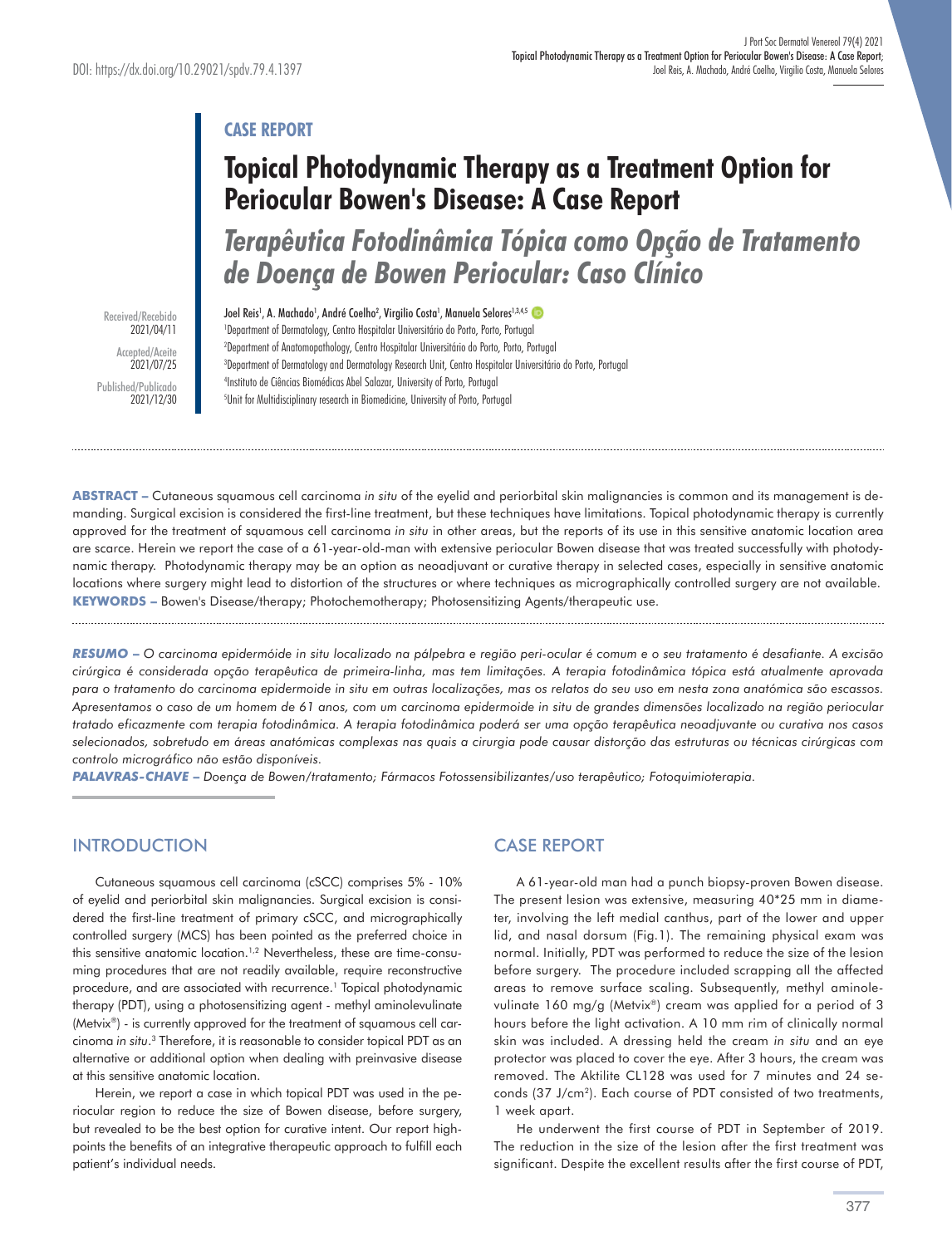

**Figure 1 -** Skin-colored plaque, slightly desquamative, measuring 40\*25 mm, involving the left medial canthus, lower and upper lid, and nasal dorsum.



**Figure 2 -** Result after the first course of PDT. A small papule remains in the upper eyelid.

the response was not complete, remaining a small papule in the upper eyelid (Fig. 2). He underwent another course of PDT in March of 2020. The only significant adverse effect reported was tolerable pain. The response was complete with an excellent aesthetic result. After 12 months of follow-up, no recurrence was observed (Fig. 3). A new skin biopsy ruled out residual disease (Fig. 4). He remains under follow-up.



**Figure 3 -** Result after the second course of PDT: a complete clinical response is visible.

### **DISCUSSION**

Published studies concerning PDT for periocular tumors are scarce. Almost all obtain some response and up to 42% of patients maintain response in long-term follow-up.4 Yet, we should be aware that these results usually refer to recurrent/persistent tumors treated with PDT.4,5 The recurrence usually occurs within the first two years of follow-up. These recurrences might respond to another course of PDT. Moreover, PDT as neoadjuvant treatment allows more conservative surgery.4,5 Treatment seems to be as well tolerated as at other sites with no long-term sequelae.<sup>4,5</sup> Even with MCS for primary periocular Bowen disease, the reported 5-year local recurrence rate is 2.5%.<sup>2</sup>

Our case reinforces PDT role in Bowen disease at the periocular area used as treatment or as a way for pre-surgical tumor debulking, thus reducing surgical morbidity. The final aesthetic and functional result may be excellent. Further studies are needed to establish the role and long-term results of PDT in similar clinical scenarios.

#### Presentations/Apresentações

Part of this work has been presented at the "1° Congresso Virtual de Dermatologia e Venereologia" in November of 2020.